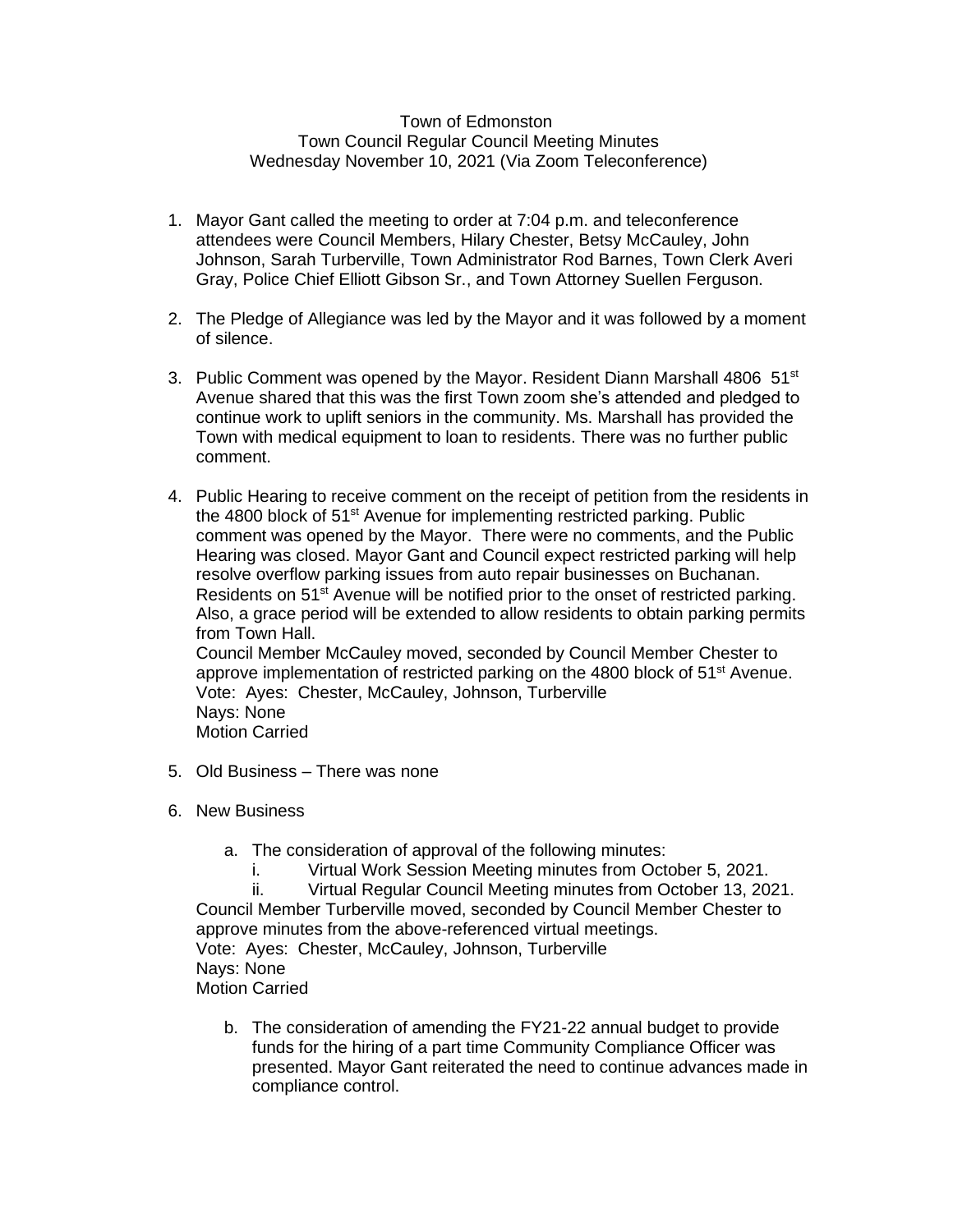Council Member McCauley moved, seconded by Council Member Turberville to approve to the hiring of a part time Community Compliance Officer. Vote: Ayes: Chester, McCauley, Johnson, Turberville Nays: None Motion Carried

c. The consideration of a waiver for the construction of a 6-foot fence in the back yard at 5111 Decatur. Town Administrator Barnes indicated if approved by Council, the County must also provide a permit. Council Member McCauley moved, seconded by Council Member Chester to approve the waiver for the construction of the 6-foot back yard fence.

Vote: Ayes: Chester, McCauley, Johnson, Turberville Nays: None

Motion Carried

d. The consideration of a proclamation proclaiming November as "municipal Government Works" month and recognizing the Town's staff. Mayor Gant shared the Maryland Municipal League annually gives recognition to how government works.

Council Member Chester moved, seconded by Council Member McCauley to approve the proclamation.

Vote: Ayes: Chester, McCauley, Johnson, Turberville Nays: None Motion Carried

- 7. Police Department Report (Police and Code Enforcement) There was no report provided by Police Chief Gibson.
- 8. Town Administrator Report (General Government and Public Works) Rod Barnes reported on the upcoming leaf pick-up; Veterans Day's breakfast delivery to community veterans; on Nov  $16<sup>th</sup>$  an Ed Talks program focusing on the Pandemic aftermath will be recorded; Town's annual Thanksgiving basket giveaway; a Dec  $3^{rd}$  Business Breakfast and the Dec  $4^{th}$  Holiday Caravan/Tree Lighting along with the installation of the Town's food pantry.
- 9. Council Dialogue

Council Member Chester inquired about the redistricting status and what efforts can be taken collectively or individually to help prevent from occurring.

Council Member Turberville suggested providing our District County Council Member Ivey with a letter to indicate the negative affect on the Ports Towns as a collective and to those already running for office. Also shared were views on Edmonston obtaining better representation of the Hispanic community on the Town Council.

Council Member McCauley indicated that she had written as a resident, to the atlarge Prince Georges Council members opposing the move to District 2.

Council Member Johnson had no comments to share.